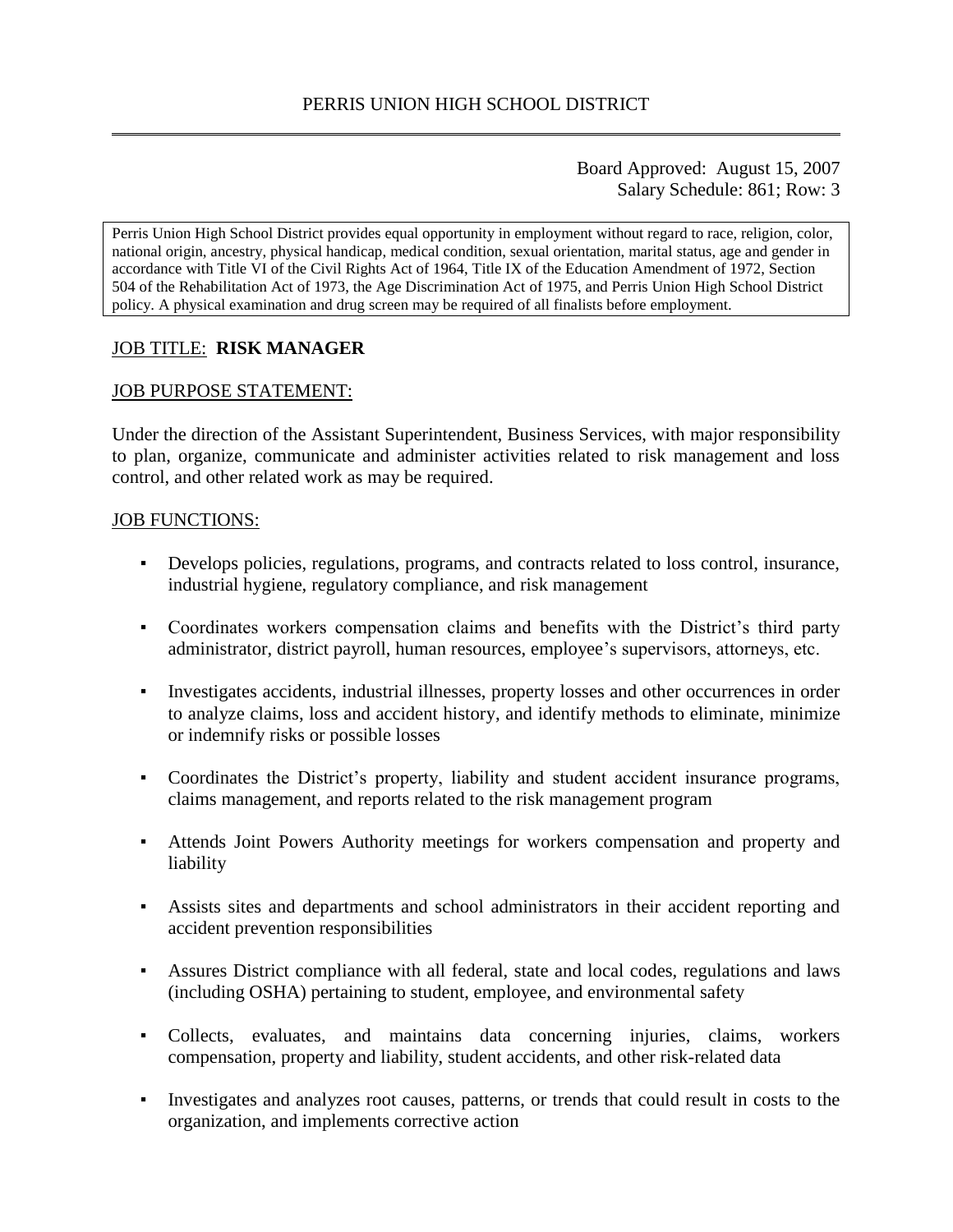# JOB TITLE: **RISK MANAGER** Page 2

## JOB FUNCTIONS – continued

- Serves or facilitates on a variety of risk management committees
- **•** Performs related duties as assigned

## KNOWLEDGE AND ABILITIES:

- Federal, state and local laws, codes, and statues related to all areas of risk management and loss prevention
- Research and analysis methods, procedures and techniques
- Information and data management
- Resources, both human and financial, that may be utilized to implement effective programs
- Classified and certificated bargaining unit contracts
- District organization, operations, policies, and objectives
- Oral and written communication skills
- Cooperative, working relationships with those contacted in the performance of duties
- Adaptable to changing priorities
- Productive and active team member
- Principles and practices of administration, supervision, and training

### PHYSICAL ABILITIES:

- Visual ability to read handwritten or typed documents, and the display screen of various office equipment and machines
- Able to conduct verbal conversation, write, and read in English
- Able to hear normal range verbal conversation (approximately 60 decibels)
- Able to sit, stand, stoop, kneel, bend, and walk
- Able to sit for sustained periods of time